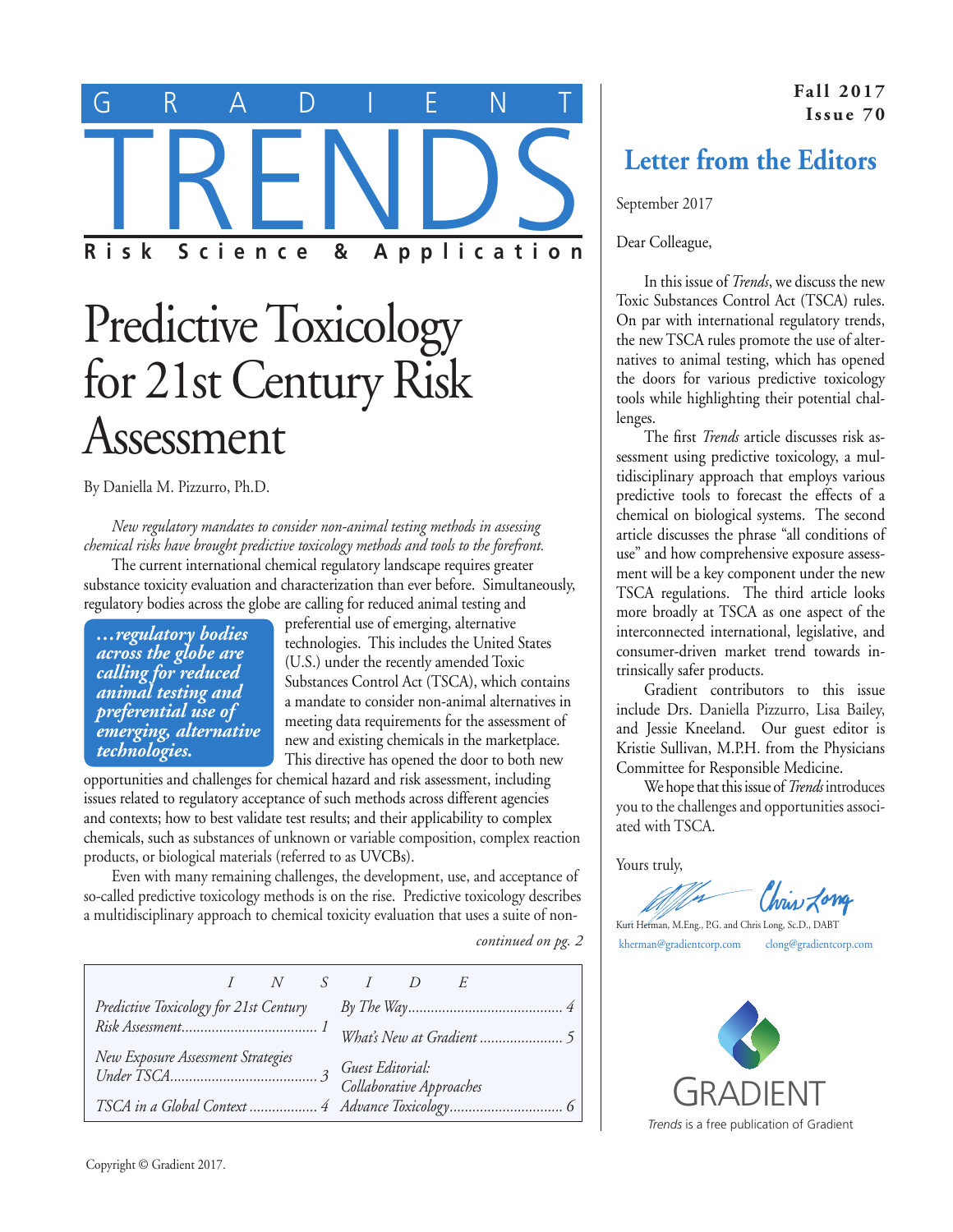## Predictive Toxicology for 21st Century Risk Assessment

#### *continued from pg. 1*

animal testing methods to forecast the effects of a chemical on biological systems. Tools used for this purpose include:

- Iterative read-across strategies: Identification and evaluation of physicochemical and toxicologically similar substances to a chemical of interest (*i.e.*, one that preserves features like reactive functional groups, bioavailability, and general metabolism).
- High-throughput *in vitro* toxicity data: Evaluation and interpretation of such data generated by national or international agencies (*e.g*., the U.S. EPA's Tox21 and ToxCast).
- *In silico* computational toxicology programs: Application of computational programs that model physical and biological properties of chemicals. These include quantitative structure activity relationship (QSAR) and predictive software programs, such as Derek Nexus.
- Adverse outcome pathway (AOP) evaluation: Interpretation and application of pathway-based toxicology for predicting unknown chemical toxicity based on perturbations to early cellular and molecular events in the mechanism leading to the health effect of interest. *continued on pg. 5*

These tools are gaining increased usage under various regulatory programs around the world, including in the U.S. (see figure). For example, the cosmetics, personal care products, and fragrance industries, while not regulated in the U.S. under TSCA, have already been relying on non-animal testing methods in order to meet international regulations restricting or completely banning the use of animal testing for their products. Use of read-across data, in particular, was used in over 80% of published fragrance safety assessments put out by the Research Institute for Fragrance Materials (RIFM) and in approximately 75% of the dossiers submitted to the European Chemicals Agency (ECHA) under the REACH regulation (Ball *et al*., 2016).

In practice, however, regulatory acceptance of testing data generated with alternative testing methods differs across jurisdictions and specific endpoints, and these data have typically required extensive justification or other lines of supporting evidence prior to being accepted as adequate basis for hazard determinations. As a consequence, they often do not, by themselves, obviate the need for reliance on animal testing data. Further validation of certain methodologies (*e.g*., *in vitro* assays) and clear guidance from regulatory agencies on the use of these tools are needed in order to successfully implement predictive toxicology into chemical assessment and compliance activities.

In addition to understanding the advantages and limitations to these predictive toxicology tools, clear guidance is needed

| <b>VARIOUS PREDICTIVE TOXICOLOGY TOOLS</b> |                                                                                                                                                             |                                                                                                                                                                                             |                                                              |  |  |  |  |  |
|--------------------------------------------|-------------------------------------------------------------------------------------------------------------------------------------------------------------|---------------------------------------------------------------------------------------------------------------------------------------------------------------------------------------------|--------------------------------------------------------------|--|--|--|--|--|
| <b>Tool</b>                                | <b>Advantages</b>                                                                                                                                           | <b>Limitations</b>                                                                                                                                                                          | <b>Regulatory Consideration</b>                              |  |  |  |  |  |
| Read-across                                | "Human touch" with expert input<br>Uses existing, high-quality data<br>Can handle some complex<br>substances                                                | Requires expert judgment, extensive<br>justification<br>Dependent on availability of data-rich<br>analogues                                                                                 | EU; Australia; U.S.                                          |  |  |  |  |  |
| <b>QSAR</b>                                | Rapid testing for multiple<br>chemicals and endpoints<br>Fairly simple to use some tools<br>Several free available trainings                                | Some tools have steep learning curves<br>Limited capability for complex substances<br>Results require expert interpretation<br>Sophistication and reliability varies greatly<br>by endpoint | EU; Australia; U.S.; Canada                                  |  |  |  |  |  |
| In vitro<br>testing                        | Rapid simultaneous testing for<br>$\bullet$<br>multiple chemicals and endpoints<br>Useful for hazard screening of large<br>$\bullet$<br>number of chemicals | Results require expert interpretation<br>٠<br>Simplified models of human disease may<br>$\bullet$<br>have limited relevance for risk assessment                                             | EU; Australia; U.S.; Canada                                  |  |  |  |  |  |
| <b>AOP</b>                                 | Can identify earlier stage responses<br>$\bullet$<br>for testing (e.g., molecular and<br>cellular changes) that occur prior to<br>disease development       | Limited established pathways and<br>endpoints<br>Limited acceptance for risk assessment                                                                                                     | Limited acceptance; considered<br>in mechanistic discussions |  |  |  |  |  |

## **Advantages, Limitations, and Regulatory Consideration of**

Acronyms: Adverse Outcome Pathway (AOP); European Union (EU); Quantitative Structure-Activity Relationship Program (QSAR); United States (U.S.)

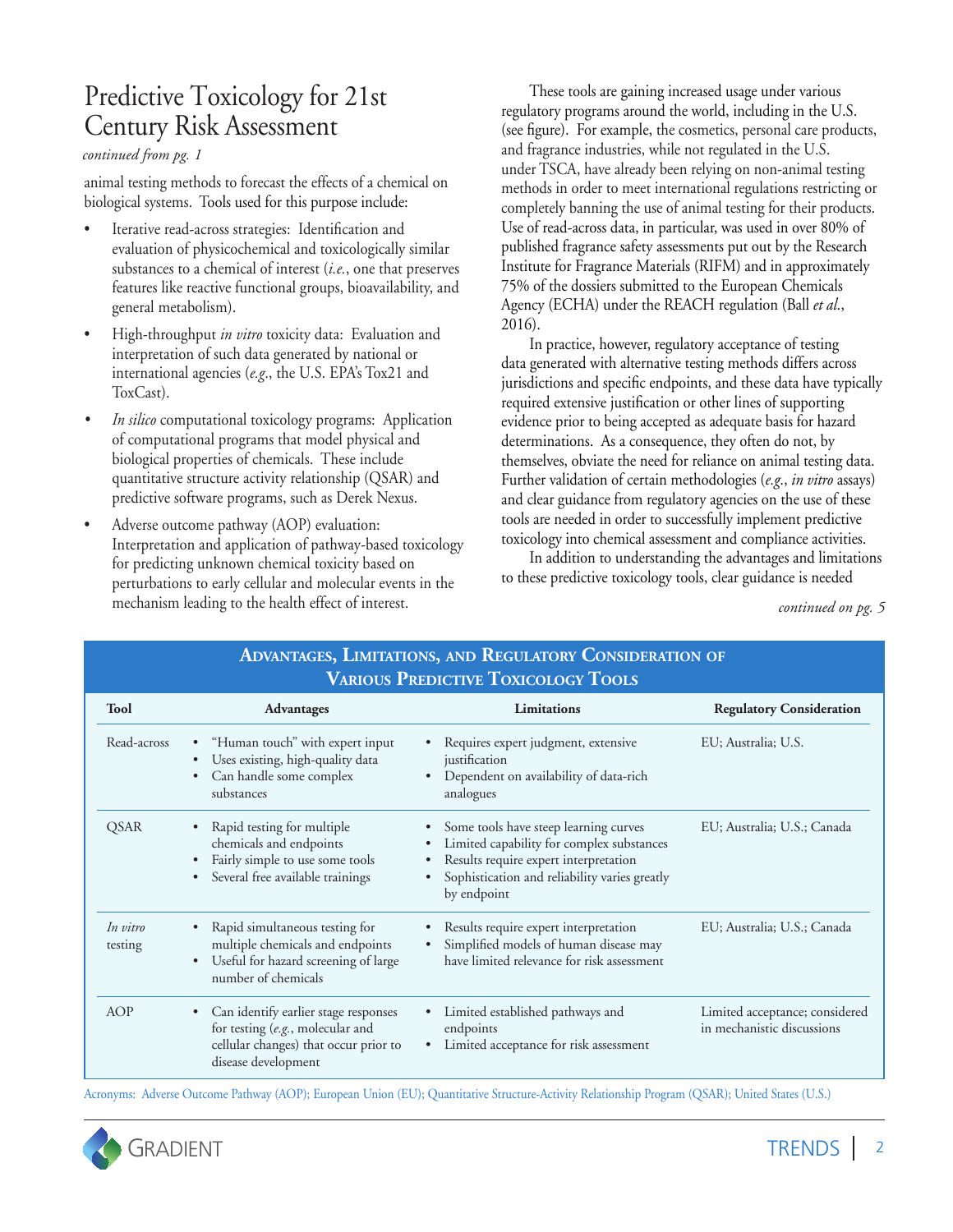# New Exposure Assessment Strategies Under TSCA

By Lisa Bailey, Ph.D.

*Exposure modeling for "all conditions of use" will play a critical role in prioritizing chemicals that could pose a threat to human health.*

Exposure information will be a key component of chemical prioritization and risk evaluation under the Lautenberg Chemical Safety Act amendments to the Toxic Substances Control

*…chemical use information is lacking for many chemicals in commerce today…*

Act (TSCA). For example, since these amendments call for evaluation of all known, intended, or reasonably foreseen chemical uses, the risk

evaluation rule released by the U.S. Environmental Protection Agency (EPA) in June 2017 states that the EPA will consider "all conditions of use" as part of the full life-cycle of a chemical; *i.e*., exposures from manufacturing, processing, distribution, consumer uses, and chemical disposal, including worker exposures. This more extensive use evaluation component of the new TSCA requirements is a substantial change from the 1976 version of the law.

For each chemical that will undergo risk evaluation under the new requirements, the EPA is required to publish a scoping document that includes chemical hazard and use information, an initial conceptual model that describes each exposure pathway, and a description of potentially susceptible subpopulations that the EPA expects to consider. As part of the scoping process, the EPA will request use and exposure information from manufacturers and other interested parties. To that end, the EPA reopened the dockets for the first 10 chemicals – asbestos, 1-bromopropane, carbon tetrachloride, 1,4-dioxame, cyclic aliphatic bromide cluster, methylene chloride, N-methylpyrolidone, perchloroethylene, pigment violet 29, trichloroethylene – that will undergo risk evaluation under the new TSCA rules so that stakeholders can provide additional use and exposure information (by September 19, 2017) to inform the Agency's problem formulation. The problem formulation documents will be released for public comment in December 2017.

For the exposure portion of the risk evaluation, measurements are preferable over modeling since exposure models are often conservative and tend to overestimate exposures and risks. Further, as described in the risk evaluation rule, unreasonable risks will be managed with use restrictions. Exposure measurements may not be possible, however, for some exposure pathways, and exposure modeling will be required.

The EPA's ExpoBox (https://www.epa.gov/expobox) contains 700+ exposure modeling tools that the EPA may consider using for TSCA risk evaluations. These models generally fall into two categories: 1) far-field models that estimate concentrations in outdoor air, water, and soil, and from food possibly contaminated by these media; and 2) near-field models that estimate concentrations in indoor air and consumer products. Recent modeling studies conducted by researchers at the EPA's National Center for Computational Toxicology (NCCT) and National Exposure Research Laboratory (NERL) (*e.g*., Wambaugh *et al*., 2013) predicted that near-field sources contribute more than far-field sources to human exposures, and suggested that better near-field models are needed to predict exposures from consumer products. NCCT and NERL are in the process of developing such models.

The EPA is also developing high-throughput (HT) exposure models that could be used for chemical prioritization under the new TSCA requirements. These include models within the EPA's ExpoCast (HT Exposure Forecasting), which is complementary



*continued on pg. 6* to the EPA's ToxCast (HT Toxicity Forecaster). ExpoCast predicts exposures for almost 8,000 chemicals. Since chemical use information is lacking for many chemicals in commerce today, and accurate use information is important for exposure predictions, the EPA is also developing HT models that predict chemical uses based on structural similarities to other chemicals with known uses. Since the ultimate goal is to predict human health risk, the EPA is also developing HT models that will make predictions about how much chemical exposure would be needed to cause the observed chemical toxicity within the EPA's ToxCast. These exposures could then be compared to known exposures in the population to predict whether a chemical should be considered high priority for risk evaluation. The EPA is also developing

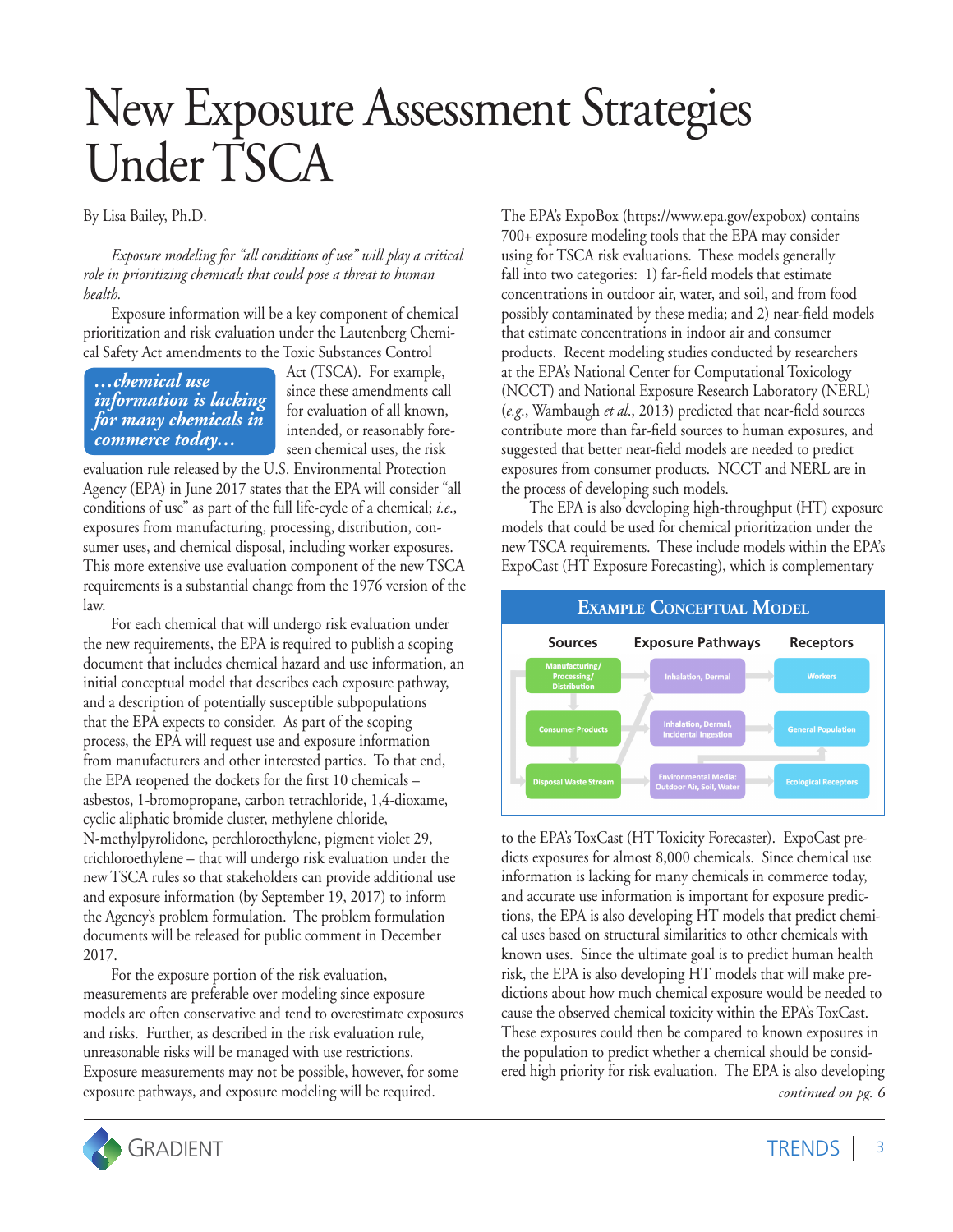# TSCA in a Global Context

By Jessie M. Kneeland, Ph.D.

*TSCA is just one part of a global regulatory and corporate response to consumer demand for safer products with fewer harmful chemicals.*

TSCA reform was, in large part, a response to public concern about chemical safety. Consumers around the world want safer chemicals in the products they buy and use, and many companies have responded by offering products with

*The market pressures for safer chemicals will continue to reward companies that proactively evaluate the safety of their products and substitute harmful ingredients with safer alternatives.* 

fewer chemicals, for example by removing artificial dyes and fragrances. Many of these voluntary efforts are coordinated by organizations like the Sustainability Accounting Standards Board (SASB) or programs such as the U.S. Environmental Protection Agency's (EPA)

Safer Choice. Regulators around the world are reworking chemical safety laws to restrict harmful chemicals. In addition to the regulatory and market pressures for "greener" products, companies are also motivated by the potential for lawsuits alleging health effects and environmental damage from chemical exposure.

Most of the new TSCA changes were designed to give the public greater confidence that chemicals in U.S. commerce are not unreasonably hazardous by granting the EPA more authority to evaluate and manage chemical risks. Many Asia-Pacific countries are increasing data requirements and stepping up chemical safety reviews, which raises the global regulatory burden of manufacturing and selling chemicals. In contrast, reforms underway to Australia's National Industrial Chemicals Notification and Assessment Scheme (NICNAS) program are aimed at reducing the overall regulatory burden by shifting the focus of chemical evaluation and restriction to the most harmful chemicals. TSCA's chemical prioritization requirement should also focus attention on chemicals expected to pose the greatest risk, but the EPA will continue to need additional data to complete the prioritization and subsequent risk evaluations for high-priority chemicals.

To evaluate risk, the EPA needs sufficient information on a chemical's toxicity, and they need to know how the chemical will be used, which impacts how workers, consumers, and the environment could be exposed. In contrast to EU's REACH, TSCA specifically does not set a minimum required data set

of chemical toxicity information. This gives the EPA and chemical manufacturers greater flexibility to collect only the data that is most clearly needed for each chemical, but it means greater uncertainty – companies cannot know ahead of the EPA's evaluation how much toxicity testing will be enough. Some global efficiency is possible if the EPA (and companies) take advantage of data gathered to satisfy other regulatory requirements. For example, substantial chemical dossiers are available through EU's REACH program, but many of those studies are not freely available for non-REACH uses. Using data collected by REACH consortia may require securing permission from many consortia members. Unlike REACH, TSCA does not strictly require companies to coordinate on new toxicity testing, though it encourages cooperation. The new TSCA requires the EPA to consider all foreseeable conditions of use, which will require more exposure information. As part of the first 10 chemical risk evaluations under the new TSCA requirements, the EPA has recently reopened the dockets to request further information on how these chemicals are used. The EPA also continues to develop and employ exposure models that fill gaps where exposure measurements are not adequate.

The EPA's chemical risk evaluations depend on accurate information, and new information will often be needed. Manufacturers and stakeholders can help ensure the EPA comes to well-grounded conclusions by providing necessary data, but they will want to cooperate to minimize unnecessary testing. Consumers will benefit by gaining access to chemical information compiled during the EPA's evaluations. However, the market pressures for safer chemicals will continue to reward companies that proactively evaluate the safety of their products and substitute harmful ingredients with safer alternatives. This is the case throughout the world, no matter the chemical safety regulations.

*The author can be reached at [jkneeland@gradientcorp.com.](mailto:jkneeland@gradientcorp.com)*

## **By The Way...**

The Dutch are leading by example in the face of climate change-induced sea level rise.

Source: [http://www.npr.org/templates/story/story.](http://www.npr.org/templates/story/story.php?storyId=18229027) [php?storyId=18229027.](http://www.npr.org/templates/story/story.php?storyId=18229027)

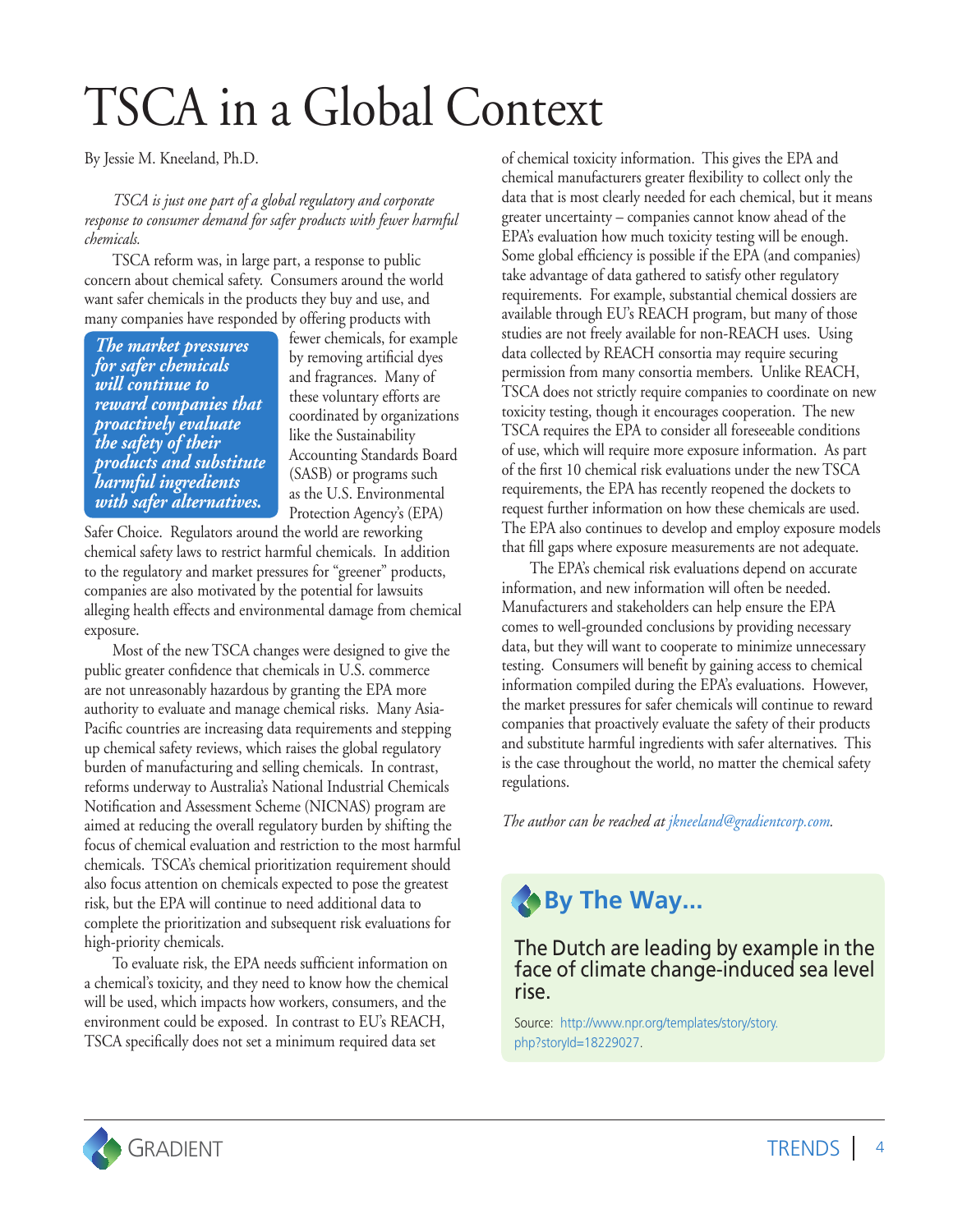## **What's New at Gradient**

#### **Awards and Announcements**

**Gradient** is collaborating with the Humane Society U.S. to promote animal welfare objectives under the Toxic Substances Control Act (TSCA).

**Barbara D. Beck** has been recertified with the UK Register of Toxicologists and was appointed to the Society of Toxicology Task Force on the Impact of Toxicology on Public Health along with the Task Force on Low-Level Arsenic Exposure.

**Joel M. Cohen** has been reappointed as a Visiting Scientist in the Molecular and Integrative Physiological Sciences Program at the Harvard T.H. Chan School of Public Health.

#### **Publications**

**Bailey, L.A.** and **B.D. Beck.** 2017. Comment on Environmental exposure to manganese in air: Associations with tremor and motor function by Bowler, *et al.* (2016). *Sci. Total Environ.* 595:839-841. DOI:10.1016/j.scitoenv.2017.03.277.

**Bailey, L.A., L.E. Kerper,** and **J.E. Goodman**. 2017. Derivation of an occupational exposure level for manganese in welding fumes. *Neurotoxicology.* DOI:10.1016/j. neuro.2017.06.009.

## Predictive Toxicology for 21st Century Risk Assessment

*continued from pg. 2*

under the new TSCA requirements. To this end, the new TSCA rules directed the EPA to develop a strategic plan regarding the development and implementation of alternative testing methods by June of 2018.

There are a number of existing resources established in the U.S. and abroad which the EPA can rely upon that can provide useful models and insights regarding best practices and challenges associated with non-animal testing methods. The U.S.-based Interagency Coordination Committee on the Validation of Alternative Methods (ICCVAM), for example, combines representatives from 16 U.S. federal regulatory and research agencies committed to establishing guidelines and recommendations that promote the regulatory acceptance of alternative testing methods. Guidance put forth by other agencies, such as the Read-Across Assessment Framework (RAFF) from the ECHA in the EU, should also be considered in this effort.

**Cohen, J.M.** and **T.A. Lewandowski.** 2017. Skin in the game: Potential skin hazards from consumer products. *Products Liability Litigation.* 

DeLoid, G.M., **J.M. Cohen,** G. Pyrgiotakis, and P. Demokritou. 2017. Preparation, characterization, and *in vitro* dosimetry of dispersed, engineered nanomaterials. *Nat. Protoc.* 12(2):355-371. DOI:10.1038/nprot.2016.172.

Gasper, M.A., A.C. Hesseling, **I.Mohar,** L. Myer, T. Azenkot, J.S. Passmore, W. Hanekom, M.F. Cotton, I.N. Crispe, D.L. Sodora, and H.B. Jaspan. 2017. BCG vaccination induces HIV target cell activation in HIV-exposed infants in a randomized trial. *JCI Insight.* 2(7):e91963. DOI:10.1172/jci.insight.91963.

**Goodman, J.E.**, C.T. Loftus, **X. Liu**, and **K. Zu**. 2017. Impact of respiratory infections, outdoor pollen, and socioeconomic status on associations between air pollutants and pediatric asthma hospital admissions. *PLoS ONE.* 12(7). DOI:10.1371/journal.pone.0180522.

**Goodman, J.E., M.K. Peterson, M.L. Hixon,** and **S.P. Shubin**. 2017. Derivation of an Oral Maximum Allowable Dose Level for Bisphenol A. *Regul. Toxicol. Pharmacol.* 86:312-318. DOI:10.1016/j.yrtph.2017.03.024.

*continued on pg. 7*

Decreased reliance on animal testing not only has ethical implications, but also the potential to improve company performance by reducing testing costs and time to regulatory approval of new substances. For regulators under the new TSCA requirements, these tools appear promising for chemical prioritization and screening efforts needed to address the large number of chemicals in and entering commerce without placing undue burden on chemical manufacturers. With the aid of global collaborations and well-constructed regulation, the future looks bright for the role of predictive toxicology in modern day risk assessment.

*The author can be reached at [dpizzurro@gradientcorp.com.](mailto:dpizzurro@gradientcorp.com)*

#### **References:**

Ball, N., M.T.D. Cronin, J. Shen, *et al*. 2016. Toward Good Read-Across Practice (GRAP) guidance. Accessed a[t https://www.ncbi.nlm.nih.gov/](https://www.ncbi.nlm.nih.gov/pubmed/26863606) [pubmed/26863606.](https://www.ncbi.nlm.nih.gov/pubmed/26863606)

U.S. EPA. March 9, 2017. Models and tools developed by EPA to assess hazard under TSCA. Accessed a[t https://www.epa.gov/tsca-screening-tools/](https://www.epa.gov/tsca-screening-tools/using-predictive-methods-assess-hazard-under-tsca#models.) [using-predictive-methods-assess-hazard-under-tsca#models.](https://www.epa.gov/tsca-screening-tools/using-predictive-methods-assess-hazard-under-tsca#models.) 

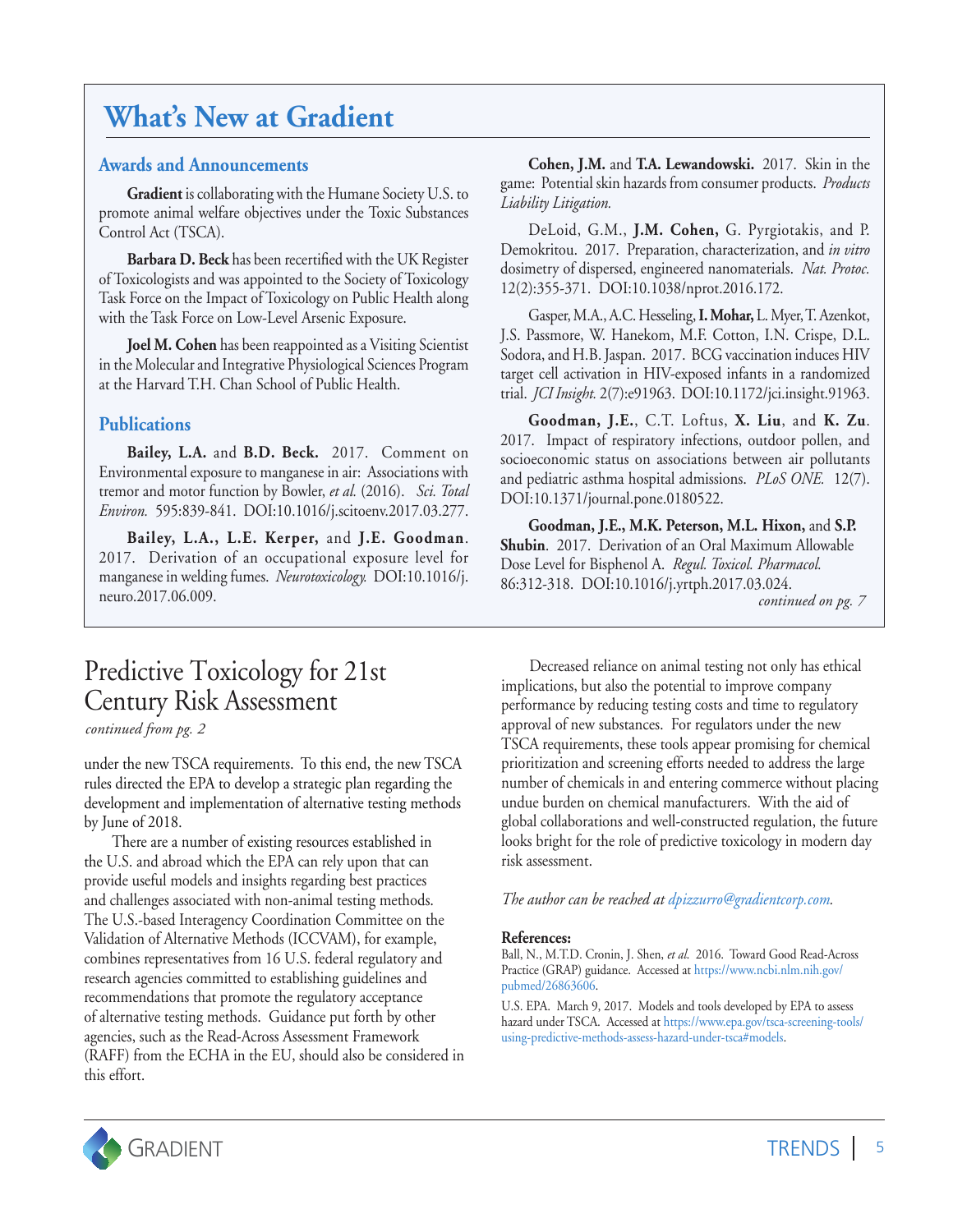## Guest Editorial: Collaborative Approaches Advance Toxicology

By Kristie Sullivan, M.P.H.

*The EPA has the opportunity to harness the collaborative power of government, industry, and NGOs to create global guidelines for predictive toxicology, which will reduce animal testing.*

In 2007, the National Academy of Sciences released a seminal report outlining a vision for a more comprehensive, predictive, and efficient toxicological testing paradigm. Now, 10 years later, we are seeing significant scientific, regulatory,

 *…support for the EPA's predictive toxicology research comes at a time of significant cuts to other programs…*

and political progress. Despite considerable issues facing legislators on Capitol Hill, their support for the development of more advanced test

methods couldn't be more clear. The Fiscal Year 2018 Interior Appropriations bill and accompanying report – which funds the U.S. Environmental Protection Agency (EPA) – explicitly maintains funding levels for the EPA's predictive toxicology research program. This support for the EPA's predictive toxicology research comes at a time of significant cuts to other programs, and is consistent with the bipartisan support seen for the 2016 Lautenberg Chemical Safety Act, an update of the original TSCA. It includes strong directives to the EPA and the chemical industry to develop, require, and use test methods which reduce or replace vertebrate animal tests.

Provisions in the new TSCA rules requiring the consideration of non-animal testing have created new opportunities for scientific collaborations across non-governmental organizations (NGOs), government, and industry to advance the field of toxicology and decrease reliance on animal testing. Adverse outcome pathways (AOPs), for example, are a crucial concept to bridge the mechanistic knowledge generated by "new approach methodologies" with regulatory apical endpoints and to help facilitate the transition to predictive toxicology.

### New Exposure Assessment Strategies Under TSCA

*continued from pg. 3*

HT models to predict distributions of exposure within the population in order to identify sensitive subpopulations that will need to be considered in the risk evaluation.

The EPA has not pointed to any specific use or exposure model within the new TSCA rules. Since many of the thousands of chemicals in commerce have little use/exposure information,



The Organisation for Economic Co-operation and Development (OECD) has facilitated a collaborative process for developing, reviewing, endorsing, and publishing AOPs. Within this transparent environment, AOP development and integration is being driven by successful partnerships between scientists in academic, government and non-profit institutions, and in industry. These AOPs are becoming the basis of new test guidelines and Integrated Approach to Testing and Assessment (IATA) guidance documents, which have the potential to change the chemical regulatory landscape by streamlining regulatory acceptance of *in vitro* and *in silico* test methods and strategies, especially those based on key events within an established AOP. OECD member countries are currently working to meld components of more flexible IATAs into "Defined Approaches," or combinations of methods or approaches following a fixed interpretation procedure, within harmonized test guidelines.

This innovative, harmonized process of discovering and cataloging toxicology knowledge across organizations and the globe, anchoring it to regulatory endpoints, and supporting the acceptance of new tools will be invaluable to the EPA as it authors the required strategic plan to reduce and replace vertebrate testing for industrial chemicals under the new TSCA requirements. But progress cannot be made by the EPA alone. Toxicologists – from industry, government, academia, NGOs, and beyond – must share the strategies and approaches they use with the EPA and others. In this way, we can continue to move towards a new, more efficient toxicological testing paradigm that is less reliant on traditional animal testing.

*Kristie Sullivan, M.P.H., is the Vice President of Research Policy with the Physicians Committee for Responsible Medicine, a nationwide organization of physicians and laypersons that promotes preventive medicine, especially good nutrition, and addresses controversies in modern medicine, including ethical issues in research. She can be reached a[t ksullivan@pcrm.org](mailto:ksullivan@pcrm.org)*.

models will play a potentially significant role in prioritizing these chemicals for future risk evaluation.

*The author can be reached at [lbailey@gradientcorp.com.](mailto:lbailey@gradientcorp.com)*

#### **Reference:**

Wambaugh, J.F., R.W. Setzer, D.M. Reif, S. Gangwal, J. Mitchell-Blackwood, J.A. Arnot, O. Joliet, A. Frame, J. Rabinowitz, T.B. Knudsen, R.S. Judson, P. Egeghy, D. Vallero, and E.A. Cohen Hubal. 2013. High-throughput models for exposure-based chemical prioritization in the ExpoCast project. *Environ. Sci. Technol.* 47(15):8479-8488. DOI:10.1021/es400482g.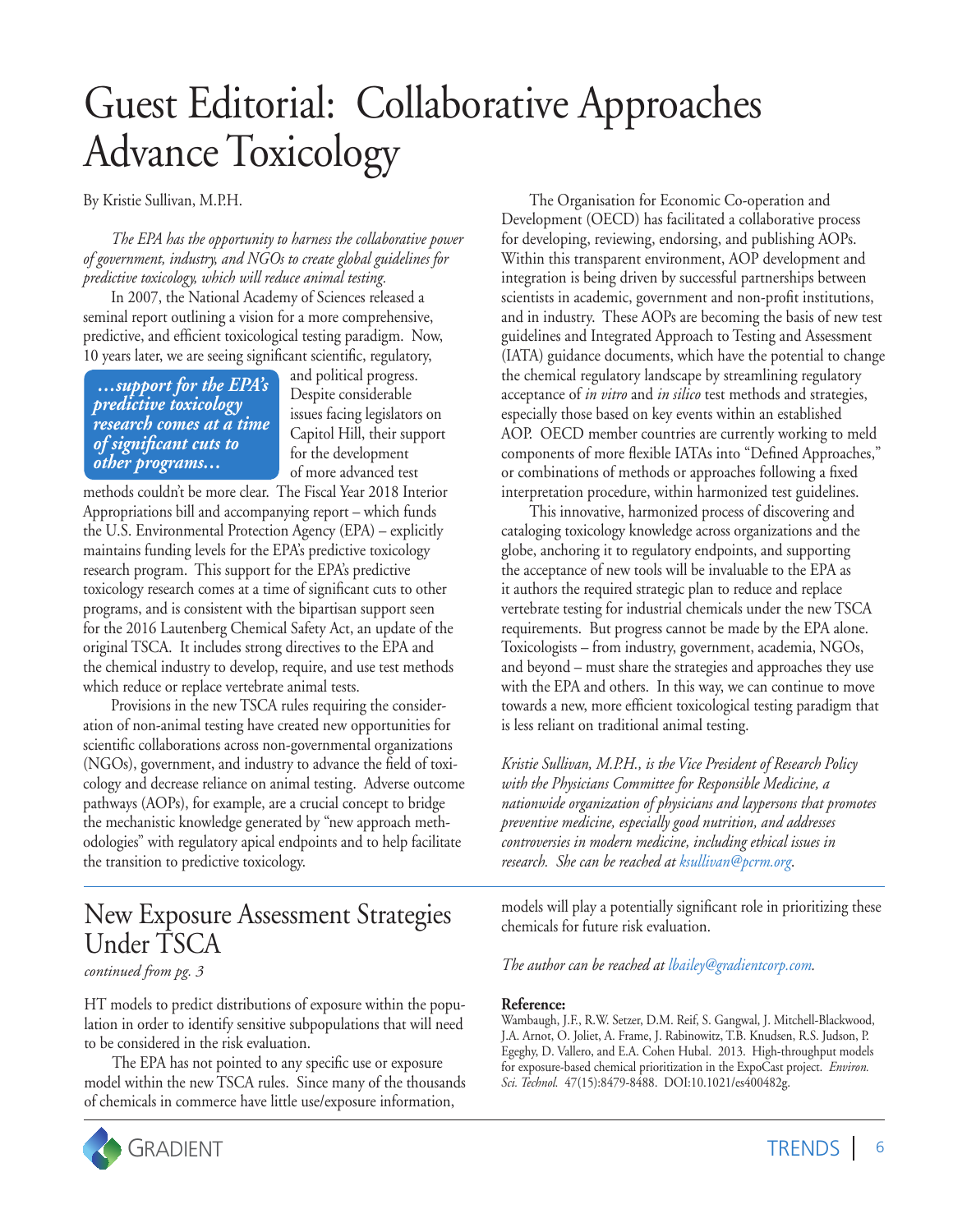## **What's New at Gradient**

*continued from pg. 5*

Hoffmann, S., R.B.M. de Vries, M.L. Stephens, N.B. Beck, H.A.A.M. Dirven, J.R. Fowle III, **J.E. Goodman**, T. Hartung, I. Kimber, M.M. Lalu, K. Thayer, P. Whaley, D. Wikoff, and K. Tsaioun. 2017. A Primer on Systematic Reviews in Toxicology. *Arch. Toxicol.* DOI:10.1007/s00204-017-1980-3.

**Lewis, A., A. Bittner, K. Radloff**, and B. Hensel. 2017. Storage of coal combustion products in the United States: Perspectives on potential human health and environmental risks. In *Coal Combustion Products (CCPs): Characteristics, Utilization and Beneficiation.* (Eds.: Robl, T.; Oberlink, A.; Jones, R.), Woodhead Publishing, Duxford, United Kingdom, p481-507.

**Long, C.M.** and **P.A. Valberg**. 2017. Indoor Airborne Particulate Matter: Unregulated, but a Major Contributor to Our Everyday Exposure. *Natural Resources & Environ. (NR&E)*. 32(1).

**Lynch, H.N., K. Zu, E.M. Kennedy**, T. Lam, **X. Liu, D.M. Pizzurro**, C.T. Loftus, and **L.R. Rhomberg**. 2017. Quantitative assessment of lung and bladder cancer risk and oral exposure to inorganic arsenic: Meta-regression analyses of epidemiological data. *Environ. Int.* DOI:10.1016/j.envint.2017.04.008.

**Petito Boyce, C.**, S.N. Sax, and **J.M. Cohen**. 2017. Particle Size Distributions of Lead Measured in Battery Manufacturing and Secondary Smelter Facilities and Implications in Setting Workplace Lead Exposure Limits. *J. Occup. Environ. Hyg.* 14(8): 594-608. DOI:10.1080/15459624.2017.1309046.

**Verslycke, T.A.** and **A.D. Wait**. 2017. Data Quality in Natural Resource and Environmental Damage Litigation. *Natural Resources & Environ. (NR&E)*. 31(4):15-19.

**Zu, K., X. Liu, L. Shi**, G. Tao, C.T. Loftus, S.S. Lange, and **J.E. Goodman**. 2017. Concentration-response of Shortterm Ozone Exposure and Hospital Admissions for Asthma in Texas. *Environ. Int.* DOI:10.1016/j.envint.2017.04.006.

#### **Upcoming Presentations**

**Tacoma, WA. September 19-20, 2017.** Washington State Governor's Industrial Safety and Health Conference.

- **• "Chemical Risk Communication Best Practices: A Case Study of Diacetyl."** M. Peterson, D. Dodge.
- **• "Toxicology 101 for Occupational Safety and Health Professionals."** M. Peterson, D. Dodge.

**Arlington, VA. September 25-27, 2017.** Food Contact & Additives Conference.

**• "Safety Determination of Substances Added to Food** *Via* **U.S. FDA's Voluntary GRAS Notification Rule."** L. Beyer, R. Mattuck.

**Denver, CO. September 27, 2017.** Utilities Solid Waste Activities Group Decommissioning Workshop.

**• "Applications of Risk-Based Approaches to Remediate PCB's Impacts During Power Plant Decommissioning."** M. Sharma.

**Pittsburgh, PA. September 27-28, 2017.** Shale Insight.

**• Panelist for the session "Just the Facts: Public Health and the Shale Industry."** C. Long.

**Amherst, MA. October 16-19, 2017.** Association for Environmental Health and Sciences Annual International Conference on Soils, Sediments, Water, and Energy.

**• "PAH Source Apportionment and Weathering Effects."** C. Tuit, J. Rominger.

**Spokane, WA. October 25-27, 2017.** Northwest Occupational Health Conference.

**• "Emerging Evidence Addressing Occupational Health Risks of Diacetyl in Coffee Production Facilities."** D. Dodge.

**Tampa, FL. November 2-4, 2017.** Product Stewardship.

- **• "Around the World with Your New Chemicals."** J. Kneeland.
- **• "Hazard Assessment: Building Blocks of Compliance and Proactive Product Stewardship."**  A. Lewis.
- **• "How to Avoid Animal Testing in Your Chemical Registration."** J. Zhang.

**Palm Springs, CA. November 5-8, 2017.** American College of Toxicology 38th Annual Meeting.

- **• "Evaluating** *In Silico* **and** *In Vitro* **Approaches for Identifying Developmental and Reproductive Toxicity in the Workplace."** T. Lewandowski, S. Pacheco Shubin, I. Mohar, J. Cohen.
- **• "Expert Review of** *In Silico* **Predictions for Skin Sensitization Potency."** J. Cohen, T. Lewandowski.
- **• "Use of Pharmacokinetic Data for Adjustment Factor Derivation for Benzoate Preservatives."**  D. Pizzurro, K. Zu, T. Lewandowski, J. Goodman.

*continued on pg. 8*